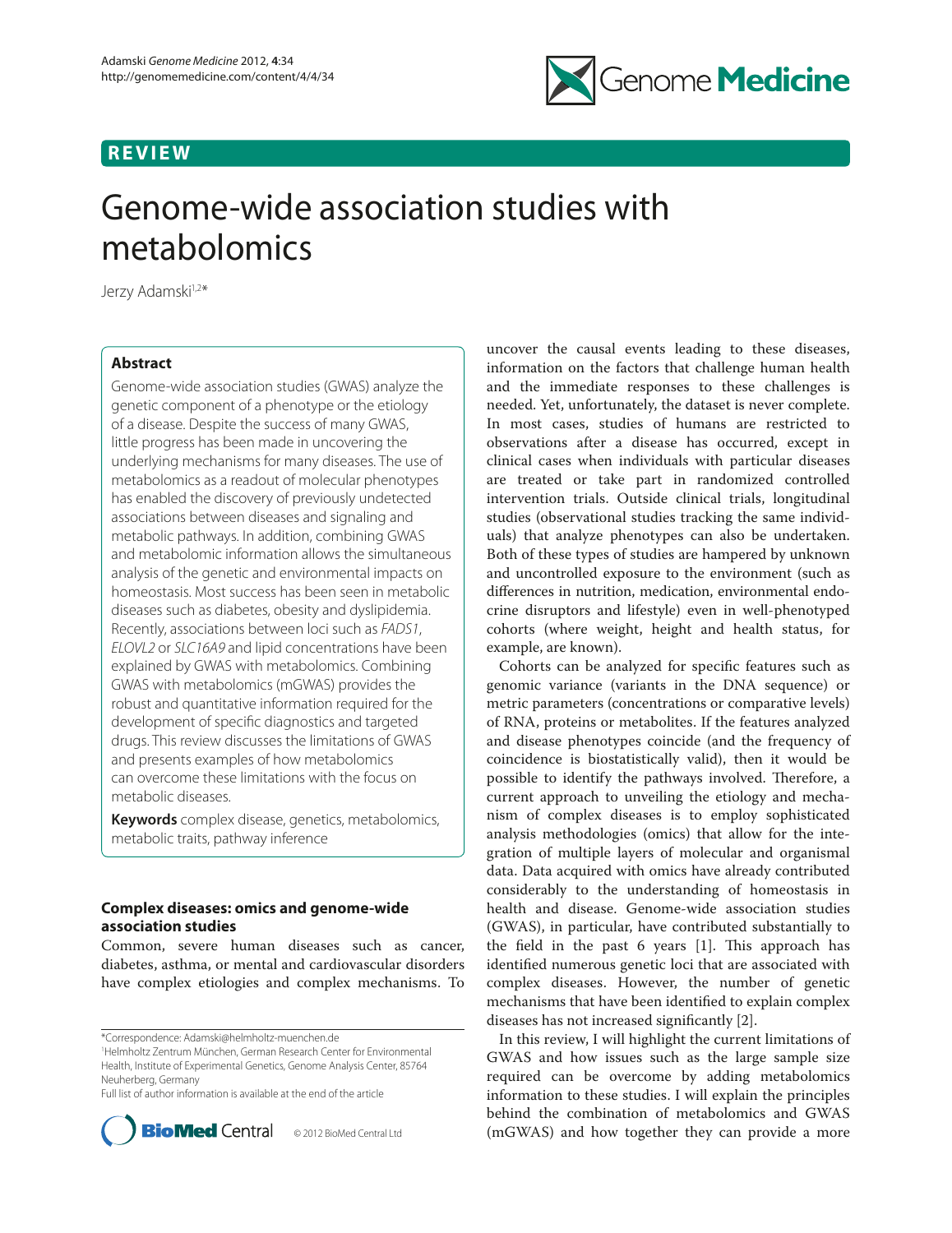powerful analysis. I conclude by exploring how mGWAS has been used to identify the metabolic pathways involved in metabolic diseases.

## **Aims and limitations of GWAS**

GWAS analyze the association between common genetic variants and specific traits (phenotypes). The phenotypes originally included weight (or body mass index), height, blood pressure or frequency of a disease. More recently, specific traits in the transcriptome, proteome or metabolome have been included, and these are usually quantitative (for example, concentration). GWAS can also be used to explore whether common DNA variants are associated with complex diseases (for example, cancer or type 2 diabetes mellitus). The common variants might be single nucleotide polymorphisms (SNPs), copy number polymorphisms (CNPs), insertions/deletions (indels) or copy number variations (CNVs), but most GWAS employ SNPs [3]. At present, SNPs are used most frequently because of coverage of a large fraction of genome, throughput of assay, quality assurance and cost-effectiveness. Because the concept of GWAS is hypothesis-free, the analyses of GWAS are generally genetically unbiased, but they assume a genetic cause that might not be the most significant contributor.

In the past, candidate gene and pedigree analyses were very successful in the study of diseases of monogenetic origin: heritable dysregulation of certain metabolomic traits (inborn errors of metabolism) were among the first to be associated with specific genes [4]. However, these approaches are not useful in complex diseases because candidate regions contain too many genes or there are no groups of related individuals with a clear inheritance pattern of the disease phenotype. Inspired by the success of the Mendelian inheritance (genetic characteristics passed from the parent organism to offspring) approach, a great effort was undertaken to generate a human reference database of common genetic variant patterns based on a haplotype survey - the haplotype map (HapMap) [5]. This resource indeed improved, through linkage disequilibrium (LD) analyses, both the quality and the speed of GWAS, but it has not solved the major issue of study outcome. The common limitation of GWAS is that they do not provide mechanisms for disease; in other words, GWAS are unable to detect causal variants. Specifically, a GWAS provides information about an association between a variant (for example, SNP) and a disease, but the connection between a SNP and a gene is sometimes unclear. This is because annotated genes in the vicinity of a SNP are used in an attempt to explain the association functionally. However, proximity to a gene (without any functional analyses) should not be taken as the only sign that the identified gene contributes to a disease.

It should be further noted that the current analysis tools for SNPs do not include all possible variants, but rather only common ones with a major allele frequency greater than 0.01. SNPs with frequencies of less than 1% are not visible (or hardly discernible) in GWAS at present [3], and therefore some genetic contributions might remain undiscovered. So far, associations discovered by GWAS have had almost no relevance to clinical prognosis or treatment [6], although they might have contributed to risk stratification in the human population. However, common risk factors fail to explain the heritability of human disease [7]. For example, a heritability of 40% had been estimated for type 2 diabetes mellitus [8,9], but only 5 to 10% of the type 2 diabetes mellitus heritability can be explained by the more than 40 confirmed diabetes loci identified by GWAS [9,10].

## **Overcoming the limitations**

There are several ways to improve GWAS performance. Instead of searching for a single locus, multiple independent DNA variants are being selected to identify those responsible for the occurrence of a disease [2]. Odds ratios could be more useful than *P*-values for the associations [6] in the interpretation of mechanisms and the design of replication or functional studies. This is especially true if highly significant (but spurious) associations are observed in a small number of samples, which might originate from a stratified population. The design of GWAS is also moving from tagging a single gene as a cause of disease to illuminating the pathway involved. This pathway might then be considered as a therapeutic target. In this way, GWAS comes back to its roots. The term 'post-GWAS' is used to describe GWASinspired experiments designed to study disease mechanisms. This usually involves exploration of expression levels of genes close to the associated variants, or knockout experiments in cells or animals [11]. In other words, post-GWAS analyses bring functional validation to associations [12].

Although omics approaches are powerful, they do not provide a complete dataset. Each omic technology provides a number of specific features (for example, transcript level fold change, protein identity or metabolite concentration, concentration ratios). At present, experimental datasets consisting of thousands of features unfortunately do not encompass all the features present *in vivo*. With incomplete data, only imperfect conclusions can be expected. However, the coverage of different omics features is expanding rapidly to overcome both genetic and phenotypic limitations of GWAS. As for the genetic aspects, progress in whole genome sequencing (for example, the 1000 Genomes Project [13,14]) is beginning to provide more in-depth analyses for less frequent (but still significant), and multiple, co-existing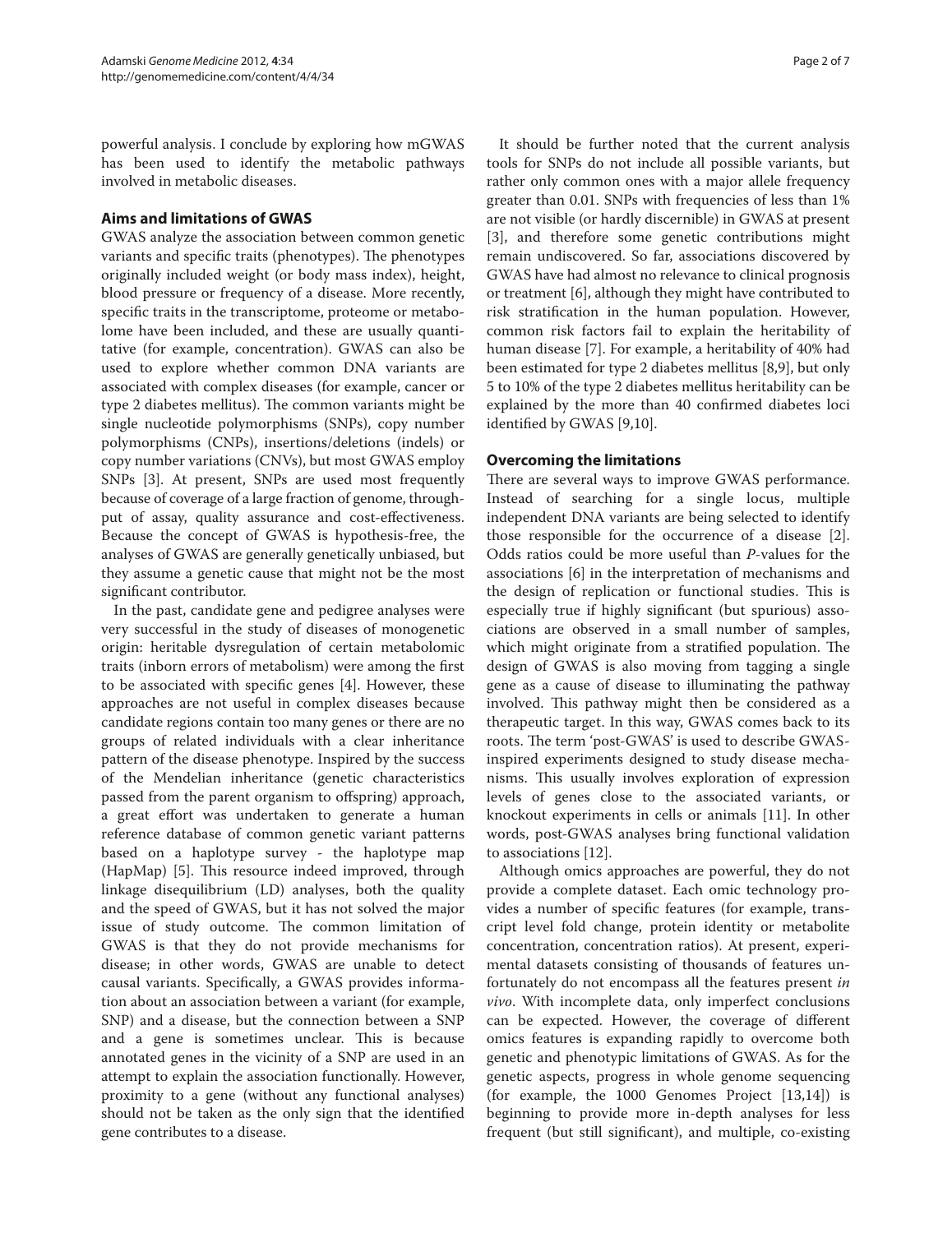disease loci. In addition, epigenetic features (for example, methylation, histone deacetylation) will soon be expanded in GWAS [15-17].

Improvements in the interpretation of phenotypes are likely to come from causal DNA variants showing significant and multiple associations with different omics data [11]. GWAS can be applied to intermediate phenotypes (including traits measured in the transcriptome, proteome or metabolome). The resulting associations can identify SNPs related to molecular traits and provide candidate loci for disease phenotypes related to such traits. Disease-associated alleles might modulate distinct traits such as transcript levels and splicing, thus acting on protein function, which can be monitored directly (for example, by proteomics) or by metabolite assays. This leads to the conclusion that another way to improve the outcomes of GWAS is the application of versatile and unbiased molecular phenotyping. The choice of molecular phenotyping approach will be driven by its quality regarding feature identification, coverage, throughput and robustness.

## **Metabolomic phenotyping for GWAS**

Metabolomics deals with metabolites with molecular masses below 1,500 Da that reflect functional activities and transient effects, as well as endpoints of biological processes, that are determined by the sum of a person's or tissue's genetic features, regulation of gene expression, protein abundance and environmental influences. Ideally all metabolites will be detected by metabolomics. Metabolomics is a very useful tool that complements classical GWAS for several reasons. These include quantification of metabolites, unequivocal identification of metabolites, provision of longitudinal (time-resolved) dynamic datasets, high throughput (for example, 500 samples a week, with 200 metabolites for each sample), implementation of quality measures [18-21] and standardized reporting [22].

Enhancing classical GWAS for disease phenotypes with metabolomics is better than metabolomics alone for unequivocal description of individuals, stratification of test persons, and provision of multiparametric datasets with independent metabolites or identification of whole pathways affected (including co-dependent metabolites). It is also instrumental in quantitative trait locus (QTL) or metabolite quantitative trait locus (mQTL) analyses. In these studies quantitative traits (for example, weight or concentrations of specific metabolites) are linked to DNA stretches or genes. This information is important for assessing the extent of the genetic contribution to the observed changes in phenotypes.

A part of the metabolome could be computed from the genome [23], but the information would be static and hardly usable in biological systems except for annotation purposes. The time dynamics of the metabolome provides a means to identify the relative contributions of genes and environmental impact in complex diseases. Therefore, combining mGWAS expands the window of phenotypes that can be analyzed to multiple quantitative features, namely total metabolite concentrations.

### **Metabolomic approaches**

Metabolomics mostly uses two major technological approaches: non-targeted metabolomics by nuclear magnetic resonance (NMR) or mass spectrometry (MS) [24]; and targeted metabolomics by MS [20,25].

Non-targeted metabolomics provides information on the simultaneous presence of many metabolites or features (for example, peaks or ion traces). Sample throughput may reach 100 samples a week on a single NMR spectrometer, gas chromatography-mass spectrometer (GC-MS) or liquid chromatography-tandem mass spectrometer (LC-MS/MS) [20,25]. The number of metabolites identified varies depending on the tissue and is usually between 300 (blood plasma) and 1,200 (urine) [26]. The major advantage of non-targeted metabolomics is its unbiased approach to the metabolome. The quantification is a limiting issue in non-targeted metabolomics as it provides the differences in the abundance of metabolites rather than absolute concentrations. *In silico* analyses (requiring access to public [27-30] or proprietary [31,32] reference databanks) are required to annotate the NMR peaks, LC peaks or ion traces to specific metabolites. Therefore, if a metabolite mass spectrum is not available in the databases, the annotation is not automatic but requires further steps. These may include analyses under different LC conditions, additional mass fragmentation or high-resolution (but slow) NMR experiments.

Targeted metabolomics work with a defined set of metabolites and can reach a very high throughput (for example, 1,000 samples per week on a single LC-MS/ MS). The set might range from 10 to 200 metabolites in a specific (for example, only for lipids, prostaglandins, steroids or nucleotides) GC-MS or LC-MS/MS assay [33-37]. To cover more metabolites, samples are divided into aliquots and parallel assays are run under different conditions for GC- or LC-MS/MS. In each of the assays the analyzing apparatus is tuned for one or more specific chemical classes and stable isotope labeled standards are used to facilitate concentration determination. The major advantages of targeted metabolomics are the throughput and absolute quantification of metabolites.

Both approaches (that is, targeted and non-targeted) reveal a large degree of common metabolite coverage [38] or allow for quantitative comparisons of the same metabolites [21,39]. Metabolomics generates large-scale datasets, in the order of thousands of metabolites, which are easily included in bioinformatics processing [40,41].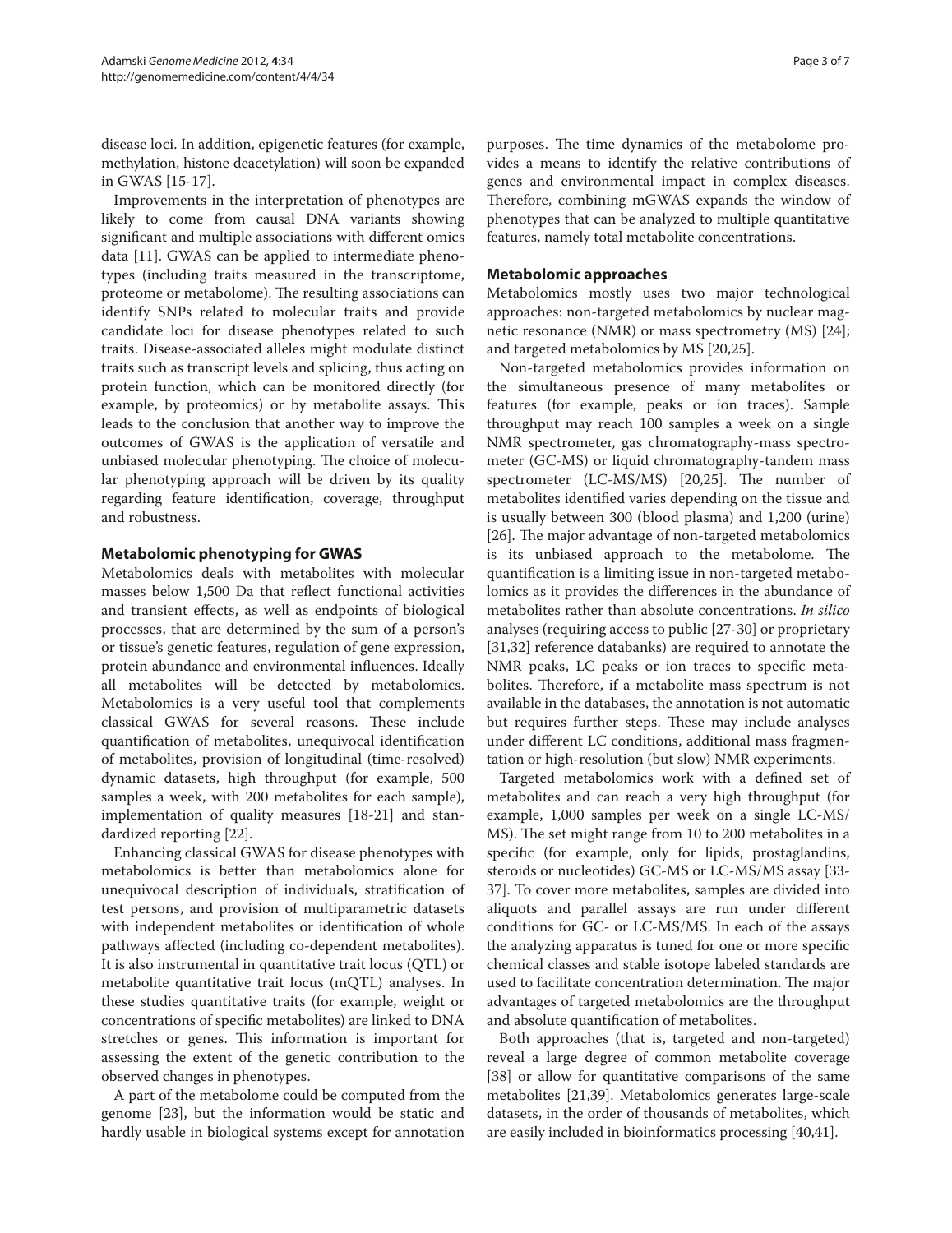#### **GWAS with metabolomics traits**

The outcome of GWAS depends very much on the sample size and the power of the study, which increases with the sample size. Some criticisms of GWAS have addressed this issue by questioning whether GWAS are theoretically big enough to overcome the threshold of *P*values and associated odds ratios. Initial GWAS for a single metabolic trait (that is, plasma high-density lipoprotein (HDL) concentration [42]) were unable to detect the genetic component even with 100,000 samples. This indicates low genetic penetrance for this trait and suggests that another approach should be used to delineate the underlying mechanism. More recently, metabolomics was found to reveal valuable information when combined with GWAS. Studies with a much smaller sample size (284 individuals) but with a larger metabolic set (364 featured concentrations) demonstrated the advantage of GWAS combined with targeted metabolomics [34]. In this study the genetic variants were able to explain up to 28% of the metabolic ratio variance (that is, the presence or absence of a genetic variant coincided with up to 28% of changes in concentration ratios of metabolites from the same pathway). Moreover, the SNPs in metabolic genes were indeed functionally linked to specific metabolites converted by the enzymes, which are gene products of the associated genes.

In another study on the impact of genetics in human metabolism [35], involving 1,809 individuals but only 163 metabolic traits, followed by targeted metabolomics  $(LC-MS/MS)$ , it was shown that in loci with previously known clinical relevance in dyslipidemia, obesity or diabetes (*FADS1*, *ELOVL2*, *ACADS*, *ACADM*, *ACADL*, *SPTLC3*, *ETFDH* and *SLC16A9*) the genetic variant is located in or near genes encoding enzymes or solute carriers whose functions match the associating metabolic traits. For example, variants in the promoter of *FADS1*, a gene that encodes a fatty acid desaturase, coincided with changes in the conversion rate of arachidonic acid. In this study, the metabolite concentration ratios were used as proxies for enzymatic reaction rates, and this yielded very robust statistical associations, with a very small *P*-value of 6.5 × 10-179 for *FADS1*. The loci explained up to 36% of the observed variance in metabolite concentrations [35]. In a recent fascinating study on the genetic impact on the human metabolome and its pharmaceutical implications with GWAS and non-targeted metabolomics (GC or LC-MS/MS), 25 genetic loci showed unusually high penetrance in a population of 1,768 individuals (replicated in another cohort of 1,052 individuals) and accounted for up to 60% of the difference in metabolite levels per allele copy. The study generated many new hypotheses for biomedical and pharmaceutical research [21] for indications such as cardiovascular and kidney

disorders, type 2 diabetes, cancer, gout, venous thromboembolism and Crohn's disease.

A specific subset of the metabolome dealing with lipids termed lipidomics has provided important insights into how genetics contributes to modulated lipid levels. This area is of particular interest for cardiovascular disease research, as about 100 genetic loci (without causal explanation as yet) are associated with serum lipid concentrations [42]. Lipidomics increases the resolution of mGWAS over that with complex endpoints such as total serum lipids (for example, HDL only). For example, a NMR study showed that eight loci (*LIPC*, *CETP*, *PLTP*, *FADS1*, *-2*, and *-3*, *SORT1*, *GCKR*, *APOB*, *APOA1*) were associated with specific lipid subfractions (for example, chylomicrons, low-density lipoprotein (LDL), HDL), whereas only four loci (*CETP*, *SORT1*, *GCKR*, *APOA1*) were associated with serum total lipids [43]. GWAS have already enabled tracing of the impact of human ancestry on *n*-3 polyunsaturated fatty acid (PUFA) levels. These fatty acids are an important topic in nutritional science in trying to explain the impact of PUFA levels on immunological responses, cholesterol biosynthesis and cardiovascular disease [44-47]. It has been shown that the common variation in *n*-3 metabolic pathway genes and in the *GCKR* locus, which encodes the glucose kinase regulator protein, influences the levels of plasma phospholipid of *n*-3 PUFAs in populations of European ancestry, whereas in other ancestries (for example, African or Chinese) there is an impact on the influences in the *FADS1* locus [48]. This explains the mechanisms of different responses to diet in these populations. GWAS with NMR-based metabolomics can also be applied to large cohorts. An example is the analysis of 8,330 individuals in whom significant associations  $(P < 2.31 \times 10^{-10})$  were identified at 31 loci, including 11 new loci for cardiometabolic disorders (among these most were allocated to the following genes: *SLC1A4*, *PPM1K*, *F12*, *DHDPSL*, *TAT*, *SLC2A4*, *SLC25A1*, *FCGR2B*, *FCGR2A*) [49]. A comparison of 95 known loci with 216 metabolite concentrations uncovered 30 new genetic or metabolic associations ( $P < 5 \times 10^{-8}$ ) and provides insights into the underlying processes involved in the modulation of lipid levels [50].mGWAS can also be used in the assignment of new functions to genes. In metabolite quantitative trait locus (mQTL) analyses with non-targeted NMR-based metabolomics, a previously uncharacterized familial component of variation in metabolite levels, in addition to the heritability contribution from the corresponding mQTL effects, was discovered [38]. This study demonstrated that the so-far functionally unannotated genes *NAT8* and *PYROXD2* are new candidates for the mediation of changes in the metabolite levels of triethylamine and dimethylamine. Serum-based GWAS with LC/MS targeted metabolomics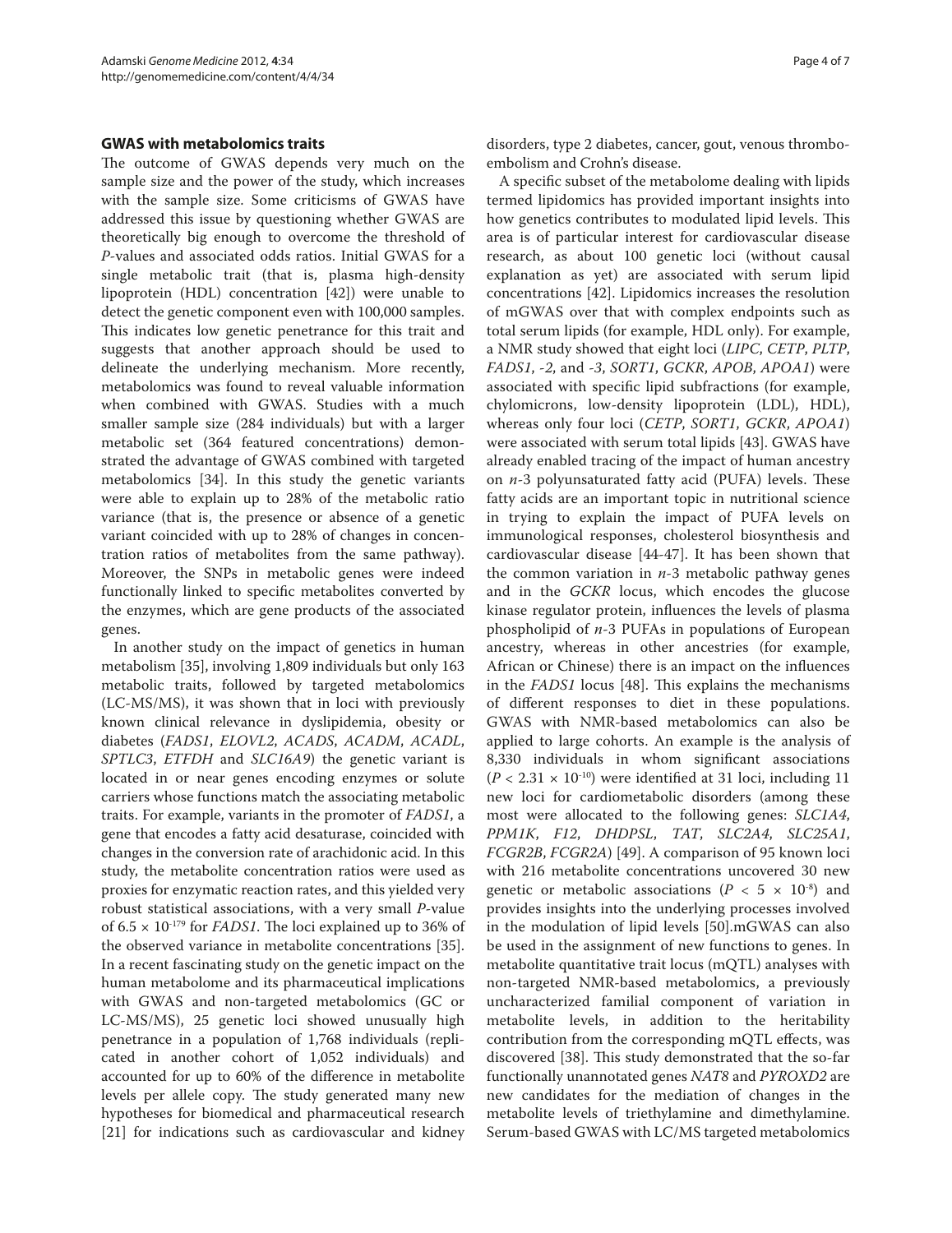has also contributed to field of function annotation: *SLC16A9*, *PLEKHH1* and *SYNE2* have been assigned to transport of acylcarnitine C5 and metabolism of phosphatidylcholine PCae36:5 and PCaa28:1, respectively [34,35].

mGWAS has recently contributed to knowledge on how to implement personalized medicine by analysis of the background of sexual dimorphism [51]. In 3,300 independent individuals 131 metabolite traits were quantified, and this revealed profound sex-specific associations in lipid and amino acid metabolism - for example, in the *CPS1* locus (carbamoyl-phosphate synthase 1;  $P = 3.8 \times 10^{-10}$  for glycine. This study has important implications for strategies concerning the development of drugs for the treatment of dyslipidemia and their monitoring; an example would be statins, for which different predispositions should now be taken into account for women and men.

#### **GWAS and metabolic pathway identification**

By integrating genomics, metabolomics and complex disease data, we may be able to gain important information about the pathways that are involved in the development of complex diseases. These data are combined in systems biology [52] and systems epidemiology evaluations [53,54]. For example, SNP rs1260326 in *GCKR* lowers fasting glucose and triglyceride levels and reduces the risk of type 2 diabetes [55]. In a recent mGWAS [35], this locus was found to be associated with different ratios between phosphatidylcholines, thus providing new insights into the functional background of the original association. The polymorphism rs10830963 in the melatonin-receptor gene *MTNR1B* has been found to be associated with fasting glucose [56], and the same SNP associates with tryptophan:phenylalanine ratios in mGWAS [35]: this is noteworthy because phenylalanine is a precursor of melatonin. This may indicate a functional relationship between the phenylalanine-melatonin pathway and the regulation of glucose homeostasis. The third example is SNP rs964184 in the apolipoprotein cluster APOA1-APOC3-APOA4-APOA5, which associates strongly with blood triglyceride levels [57]. The same SNP associates with ratios between different phosphatidylcholines in mGWAS [35]: these are biochemically connected to triglycerides by only a few enzymatic reaction steps.

#### **Conclusions**

By combining metabolomics as a phenotyping tool with GWAS, the studies gain more precision, standardization, robustness and sensitivity. Published records worldwide illustrate the power of mGWAS. They provide new insights into the genetic mechanisms of diseases that is required for personalized medicine.

#### **Abbreviations**

GC, gas chromatography; GWAS, genome-wide association study; HDL, highdensity lipoprotein; LC, liquid chromatography; LDL, low-density lipoprotein; mGWAS, metabolomics with genome-wide association study; mQLT, metabolite quantitative trait locus; MS, mass spectrometry; MS/MS, tandem mass spectrometer; NMR, nuclear magnetic resonance; PUFA, polyunsaturated fatty acid; QTL, quantitative trait locus; SNP, single nucleotide polymorphism.

#### **Competing interests**

The author has no competing interests to declare.

#### **Acknowledgements**

I thank Dr Eva Lattka and Dr Gabriele Möller from Helmholtz Zentrum Muenchen, Germany for helpful discussions and critical reading of the manuscript. This work was supported in part by a grant from the German Federal Ministry of Education and Research (BMBF) to the German Center for Diabetes Research (DZD e.V.).

#### **Author details**

1 Helmholtz Zentrum München, German Research Center for Environmental Health, Institute of Experimental Genetics, Genome Analysis Center, 85764 Neuherberg, Germany. <sup>2</sup> Lehrstuhl für Experimentelle Genetik, Technische Universität München, 85350 Freising-Weihenstephan, Germany.

#### Published: 30 April 2012

#### **References**

- 1. Ku CS, Loy EY, Pawitan Y, Chia KS: The pursuit of genome-wide association studies: where are we now? *J Hum Genet* 2010, 55:195-206.
- 2. Visscher PM, Brown MA, McCarthy MI, Yang J: Five years of GWAS discovery. *Am J Hum Genet* 2012, 90:7-24.
- 3. Altshuler D, Daly MJ, Lander ES: Genetic mapping in human disease. *Science*  2008, 322:881-888.
- 4. Palosaari PM, Kilponen JM, Hiltunen JK: Peroxisomal diseases. *Ann Med* 1992, 24:163-166.
- 5. de Bakker PI, Yelensky R, Pe'er I, Gabriel SB, Daly MJ, Altshuler D: Efficiency and power in genetic association studies. *Nat Genet* 2005, 37:1217-1223.
- 6. McClellan J, King MC: Genetic heterogeneity in human disease. *Cell* 2010, 141:210-217.
- 7. Manolio TA, Collins FS, Cox NJ, Goldstein DB, Hindorff LA, Hunter DJ, McCarthy MI, Ramos EM, Cardon LR, Chakravarti A, Cho JH, Guttmacher AE, Kong A, Kruglyak L, Mardis E, Rotimi CN, Slatkin M, Valle D, Whittemore AS, Boehnke M, Clark AG, Eichler EE, Gibson G, Haines JL, Mackay TF, McCarroll SA, Visscher PM: Finding the missing heritability of complex diseases. *Nature*  2009, 461:747-753.
- So HC, Yip BH, Sham PC: Estimating the total number of susceptibility variants underlying complex diseases from genome-wide association studies. *PLoS One* 2010, 5:e13898.
- 9. Park KS: The search for genetic risk factors of type 2 diabetes mellitus. *Diabetes Metabol J* 2011, 35:12-22.
- 10. McCarthy MI: Genomics, type 2 diabetes, and obesity. *N Engl J Med* 2010, 363:2339-2350.
- 11. Freedman ML, Monteiro AN, Gayther SA, Coetzee GA, Risch A, Plass C, Casey G, De Biasi M, Carlson C, Duggan D, James M, Liu P, Tichelaar JW, Vikis HG, You M, Mills IG: Principles for the post-GWAS functional characterization of cancer risk loci. *Nat Genet* 2011, 43:513-518.
- 12. Doucleff M: Select: GWAS gets functional. *Cell* 2010, 143:177-178.
- 13. Via M, Gignoux C, Burchard EG: The 1000 Genomes Project: new opportunities for research and social challenges. *Genome Med* 2010, 2:3.
- 14. Huang J, Ellinghaus D, Franke A, Howie B, Li Y: 1000 Genomes-based imputation identifies novel and refined associations for the Wellcome Trust Case Control Consortium phase 1 Data. *Eur J Hum Genet* 2012. doi: 10.1038/ejhg.2012.3
- 15. Rakyan VK, Down TA, Balding DJ, Beck S: Epigenome-wide association studies for common human diseases. *Nat Rev Genet* 2011, 12:529-541.
- 16. Bataille V, Lens M, Spector TD: The use of the twin model to investigate the genetics and epigenetics of skin diseases with genomic, transcriptomic and methylation data. *J Eur Acad Dermatol Venereol* 2012, doi: 10.1111/j.1468-3083.2011.04444.x
- 17. Krueger F, Kreck B, Franke A, Andrews SR: DNA methylome analysis using short bisulfite sequencing data. *Nat Methods* 2012, 9:145-151.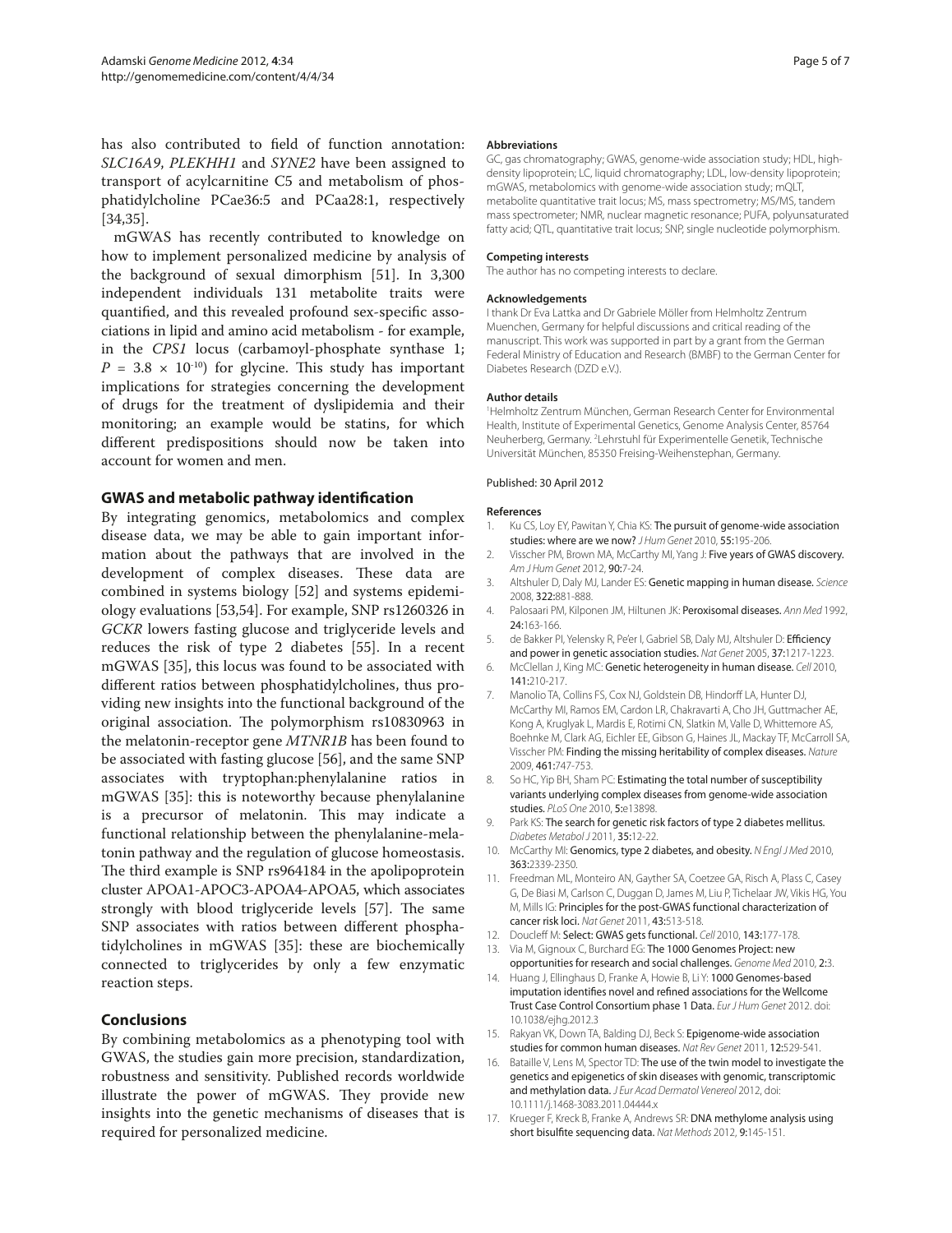- 18. Griffin JL, Nicholls AW: Metabolomics as a functional genomic tool for understanding lipid dysfunction in diabetes, obesity and related disorders. *Pharmacogenomics* 2006, 7:1095-1107.
- 19. Grebe SK, Singh RJ: LC-MS/MS in the clinical laboratory where to from here? *Clin Biochem Rev* 2011, 32:5-31.
- 20. Griffiths WJ, Koal T, Wang Y, Kohl M, Enot DP, Deigner HP: Targeted metabolomics for biomarker discovery. *Angew Chem Int Ed Engl* 2010, 49:5426-5445.
- 21. Suhre K, Shin SY, Petersen AK, Mohney RP, Meredith D, Wagele B, Altmaier E, Deloukas P, Erdmann J, Grundberg E, Hammond CJ, de Angelis MH, Kastenmüller G, Köttgen A, Kronenberg F, Mangino M, Meisinger C, Meitinger T, Mewes HW, Milburn MV, Prehn C, Raffler J, Ried JS, Römisch-Margl W, Samani NJ, Small KS, Wichmann HE, Zhai G, Illig T, Spector TD, Adamski J, Soranzo N, Gieger C: Human metabolic individuality in biomedical and pharmaceutical research. *Nature* 2011, 477:54-60.
- 22. Goodacre R, Broadhurst D, Smilde AK, Kristal BS, Baker JD, Beger RD, Bessant C, Connor SC, Capuani G, Craig A, Ebbels T, Kell DB, Manetti C, Newton J, Paternostro G, Somorjai R, Sjöström M, Trygg J, Wulfert F: Proposed minimum reporting standards for data analysis in metabolomics. *Metabolomics* 2007, 3:231-241.
- 23. Weckwerth W: Unpredictability of metabolism the key role of metabolomics science in combination with next-generation genome sequencing. *Anal Bioanal Chem* 2011, 400:1967-1978.
- 24. Malet-Martino M, Holzgrabe U: NMR techniques in biomedical and pharmaceutical analysis. *J Pharm Biomed Anal* 2011, 55:1-15.
- 25. Koal T, Deigner HP: Challenges in mass spectrometry based targeted metabolomics. *Curr Mol Med* 2010, 10:216-226.
- 26. Sreekumar A, Poisson LM, Rajendiran TM, Khan AP, Cao Q, Yu J, Laxman B, Mehra R, Lonigro RJ, Li Y, Nyati MK, Ahsan A, Kalyana-Sundaram S, Han B, Cao X, Byun J, Omenn GS, Ghosh D, Pennathur S, Alexander DC, Berger A, Shuster JR, Wei JT, Varambally S, Beecher C, Chinnaiyan A: Metabolomic profiles delineate potential role for sarcosine in prostate cancer progression. *Nature* 2009, 457:910-914.
- 27. Williams AJ: Public chemical compound databases. *Curr Opin Drug Discov Devel* 2008, 11:393-404.
- 28. Babushok VI, Linstrom PJ, Reed JJ, Zenkevich IG, Brown RL, Mallard WG, Stein SE: Development of a database of gas chromatographic retention properties of organic compounds. *J Chromatogr* 2007, 1157:414-421.
- 29. Wishart DS, Knox C, Guo AC, Eisner R, Young N, Gautam B, Hau DD, Psychogios N, Dong E, Bouatra S, Mandal R, Sinelnikov I, Xia J, Jia L, Cruz JA, Lim E, Sobsey CA, Shrivastava S, Huang P, Liu P, Fang L, Peng J, Fradette R, Cheng D, Tzur D, Clements M, Lewis A, De Souza A, Zuniga A, Dawe M, *et al.*: HMDB: a knowledgebase for the human metabolome. *Nucleic Acids Res*  2009, 37 (Database issue):D603-610.
- 30. Little JL, Williams AJ, Pshenichnov A, Tkachenko V: Identification of "known unknowns" utilizing accurate mass data and ChemSpider. *J Am Soc Mass Spectrom* 2012, 23:179-185.
- 31. Evans AM, DeHaven CD, Barrett T, Mitchell M, Milgram E: Integrated, nontargeted ultrahigh performance liquid chromatography/electrospray ionization tandem mass spectrometry platform for the identification and relative quantification of the small-molecule complement of biological systems. *Anal Chem* 2009, 81:6656-6667.
- 32. Lawton KA, Berger A, Mitchell M, Milgram KE, Evans AM, Guo L, Hanson RW, Kalhan SC, Ryals JA, Milburn MV: Analysis of the adult human plasma metabolome. *Pharmacogenomics* 2008, 9:383-397.
- 33. Unterwurzacher I, Koal T, Bonn GK, Weinberger KM, Ramsay SL: Rapid sample preparation and simultaneous quantitation of prostaglandins and lipoxygenase derived fatty acid metabolites by liquid chromatographymass spectrometry from small sample volumes. *Clin Chem Lab Med* 2008, 46:1589-1597.
- 34. Gieger C, Geistlinger L, Altmaier E, Hrabe de Angelis M, Kronenberg F, Meitinger T, Mewes HW, Wichmann HE, Weinberger KM, Adamski J, Illig T, Suhre K: Genetics meets metabolomics: a genome-wide association study of metabolite profiles in human serum. *PLoS Genet* 2008, 4:e1000282.
- 35. Illig T, Gieger C, Zhai G, Römisch-Margl W, Wang-Sattler R, Prehn C, Altmaier E, Kastenmüller G, Kato BS, Mewes HW, Meitinger T, de Angelis MH, Kronenberg F, Soranzo N, Wichmann HE, Spector TD, Adamski J, Suhre K: A genome-wide perspective of genetic variation in human metabolism. *Nat Genet* 2010, 42:137-141.
- 36. Ceglarek U, Shackleton C, Stanczyk FZ, Adamski J: Steroid profiling and analytics: going towards sterome. *J Steroid Biochem Mol Biol* 2010,

121:479-480.

- 37. Dunn WB, Broadhurst D, Begley P, Zelena E, Francis-McIntyre S, Anderson N, Brown M, Knowles JD, Halsall A, Haselden JN, Nicholls AW, Wilson ID, Kell DB, Goodacre R; Human Serum Metabolome (HUSERMET) Consortium: Procedures for large-scale metabolic profiling of serum and plasma using gas chromatography and liquid chromatography coupled to mass spectrometry. *Nat Protoc* 2011, 6:1060-1083.
- 38. Nicholson G, Rantalainen M, Li JV, Maher AD, Malmodin D, Ahmadi KR, Faber JH, Barrett A, Min JL, Rayner NW, Toft H, Krestyaninova M, Viksna J, Neogi SG, Dumas ME, Sarkans U; MolPAGE Consortium, Donnelly P, Illig T, Adamski J, Suhre K, Allen M, Zondervan KT, Spector TD, Nicholson JK, Lindon JC, Baunsgaard D, Holmes E, McCarthy MI, Holmes CC: A genome-wide metabolic QTL analysis in Europeans implicates two loci shaped by recent positive selection. *PLoS Genet* 2011, 7:e1002270.
- 39. Suhre K, Meisinger C, Doring A, Altmaier E, Belcredi P, Gieger C, Chang D, Milburn MV, Gall WE, Weinberger KM, Mewes HW, Hrabé de Angelis M, Wichmann HE, Kronenberg F, Adamski J, Illig T: Metabolic footprint of diabetes: a multiplatform metabolomics study in an epidemiological setting. *PLoS One* 2010, 5:e13953.
- 40. Oresic M: Metabolomics, a novel tool for studies of nutrition, metabolism and lipid dysfunction. *Nutr Metab Cardiovasc Dis* 2009, 19:816-824.
- 41. Krumsiek J, Suhre K, Illig T, Adamski J, Theis FJ: Gaussian graphical modeling reconstructs pathway reactions from high-throughput metabolomics data. *BMC Syst Biol* 2011, 5:21.
- 42. Teslovich TM, Musunuru K, Smith AV, Edmondson AC, Stylianou IM, Koseki M, Pirruccello JP, Ripatti S, Chasman DI, Willer CJ, Johansen CT, Fouchier SW, Isaacs A, Peloso GM, Barbalic M, Ricketts SL, Bis JC, Aulchenko YS, Thorleifsson G, Feitosa MF, Chambers J, Orho-Melander M, Melander O, Johnson T, Li X, Guo X, Li M, Shin Cho Y, Jin Go M, Jin Kim Y, *et al*: Biological, clinical and population relevance of 95 loci for blood lipids. *Nature* 2010, 466:707-713.
- 43. Petersen AK, Stark K, Musameh MD, Nelson CP, Römisch-Margl W, Kremer W, Raffler J, Krug S, Skurk T, Rist MJ, Daniel H, Hauner H, Adamski J, Tomaszewski M, Döring A, Peters A, Wichmann HE, Kaess BM, Kalbitzer HR, Huber F, Pfahlert V, Samani NJ, Kronenberg F, Dieplinger H, Illig T, Hengstenberg C, Suhre K, Gieger C, Kastenmüller G: Genetic associations with lipoprotein subfractions provide information on their biological nature. *Hum Mol Genet* 2012, 21:1433-1443.
- 44. Moodley T, Vella C, Djahanbakhch O, Branford-White CJ, Crawford MA: Arachidonic and docosahexaenoic acid deficits in preterm neonatal mononuclear cell membranes. Implications for the immune response at birth. *Nutr Health* 2009, 20:167-185.
- 45. Choi YS, Goto S, Ikeda I, Sugano M: Effect of dietary n-3 polyunsaturated fatty acids on cholesterol synthesis and degradation in rats of different ages. *Lipids* 1989, 24:45-50.
- 46. Misra A, Khurana L, Isharwal S, Bhardwaj S: South Asian diets and insulin resistance. *Br J Nutr* 2009, 101:465-473.
- 47. Singer P, Berger I, Moritz V, Forster D, Taube C: N-6 and N-3 PUFA in liver lipids, thromboxane formation and blood pressure from SHR during diets supplemented with evening primrose, sunflowerseed or fish oil. *Prostaglandins Leukot Essent Fatty Acids* 1990, 39:207-211.
- 48. Lemaitre RN, Tanaka T, Tang W, Manichaikul A, Foy M, Kabagambe EK, Nettleton JA, King IB, Weng LC, Bhattacharya S, Bandinelli S, Bis JC, Rich SS, Jacobs DR Jr, Cherubini A, McKnight B, Liang S, Gu X, Rice K, Laurie CC, Lumley T, Browning BL, Psaty BM, Chen YD, Friedlander Y, Djousse L, Wu JH, Siscovick DS, Uitterlinden AG, *et al*.: Genetic loci associated with plasma phospholipid n-3 fatty acids: a meta-analysis of genome-wide association studies from the CHARGE Consortium. *PLoS Genet* 2011, 7:e1002193.
- 49. Kettunen J, Tukiainen T, Sarin AP, Ortega-Alonso A, Tikkanen E, Lyytikäinen LP, Kangas AJ, Soininen P, Würtz P, Silander K, Dick DM, Rose RJ, Savolainen MJ, Viikari J, Kähönen M, Lehtimäki T, Pietiläinen KH, Inouye M, McCarthy MI, Jula A, Eriksson J, Raitakari OT, Salomaa V, Kaprio J, Järvelin MR, Peltonen L, Perola M, Freimer NB, Ala-Korpela M, Palotie A, Ripatti S: Genome-wide association study identifies multiple loci influencing human serum metabolite levels. *Nat Genet* 2012, 44:269-276.
- 50. Tukiainen T, Kettunen J, Kangas AJ, Lyytikäinen LP, Soininen P, Sarin AP, Tikkanen E, O'Reilly PF, Savolainen MJ, Kaski K, Pouta A, Jula A, Lehtimäki T, Kähönen M, Viikari J, Taskinen MR, Jauhiainen M, Eriksson JG, Raitakari O, Salomaa V, Järvelin MR, Perola M, Palotie A, Ala-Korpela M, Ripatti S: Detailed metabolic and genetic characterization reveals new associations for 30 known lipid loci. *Hum Mol Genet* 2012, 21:1444-1455.
- 51. Mittelstrass K, Ried JS, Yu Z, Krumsiek J, Gieger C, Prehn C, Roemisch-Margl W,